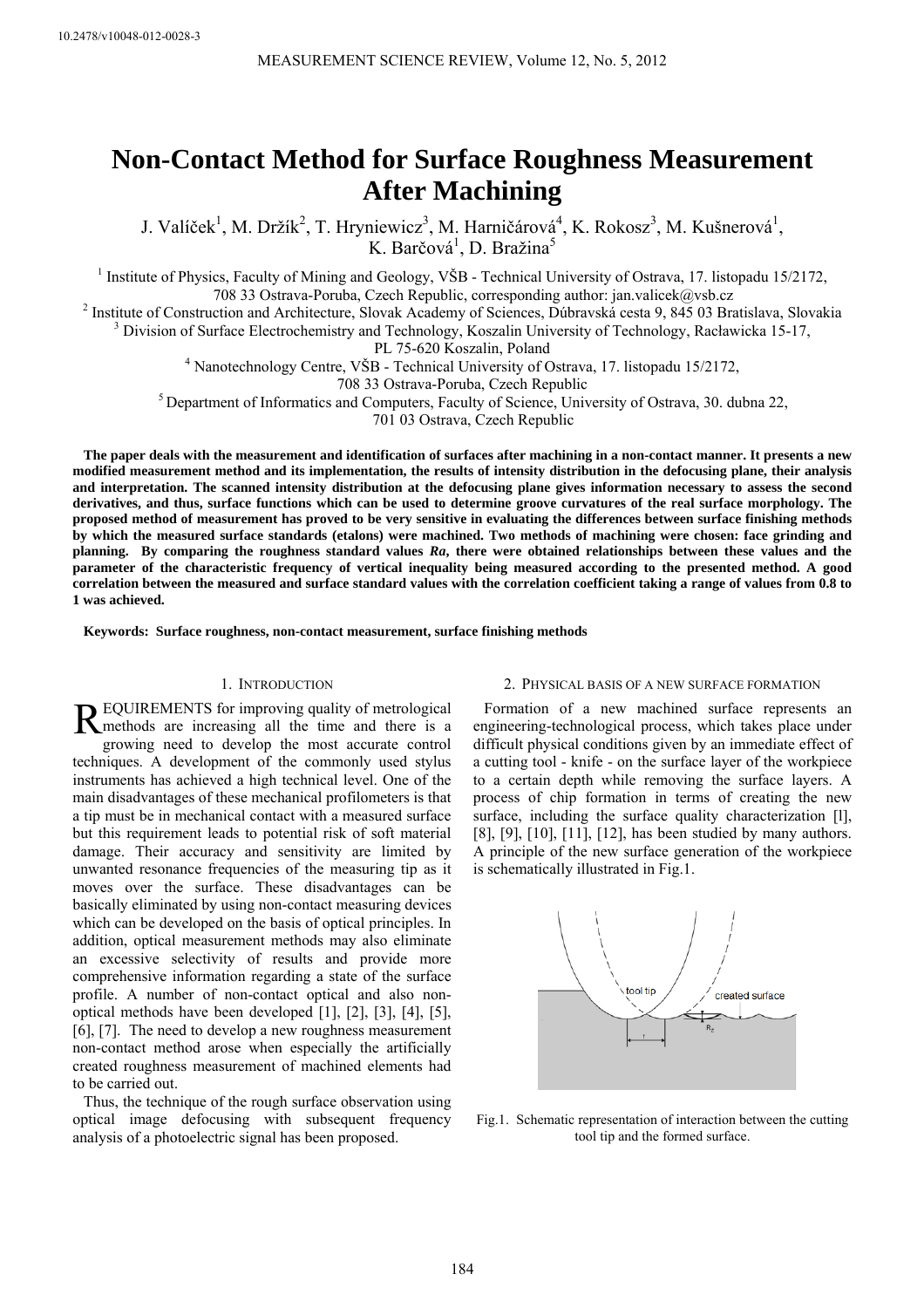The theoretical surface roughness at lower feed rates can be defined by the tip radius of the cutting tool using well known geometrical relation [5]

$$
R_Z = \frac{f^2}{8r_\varepsilon},\tag{1}
$$

where  $r_{\varepsilon}$  is the tip radius of the tool [mm] and  $f$  is the feed  $[mm]$  (see Fig.1).

Although the illustration in Fig.1 is a simplification of the process of the new workpiece surface formation, it represents its basic parameters. The mechanism of chip and new surface formation could therefore be considered only from the physical point of view, as a process that takes place within a force and stress-strain relationship and is concentrated in time and space in a zone near the cutting edge with its parameters. These parameters are characterized by the immediate action - reaction interaction of forces, tool tip shape, tool tip material, workpiece material and machining technology.

Some authors [l], [2], [8] ascribe the differences in the theoretical and actual surface roughness to a type of chip, which is formed during cutting. A discontinuous chip forms and separates from the workpiece in such a way that produces considerable surface undulations and cracks. This phenomenon leads to the cutting forces fluctuation and tool vibrations. Similar deterioration may arise with the continuous chip formation under such cutting conditions, which can lead to the formation of a built up edge on the tool tip. The built up edge arises as a result of physicalchemical compaction of the material in the contact area of the tool tip and affects the chip formation process, quality of the new surface, and tool cutting edge state.

The surface layers of the material are submitted to changes near the cutting edge. Deformation of grains is caused by the effect of the cutting tool and this deformation is completed by their fracture [8]. The type and character of the fracture depends on the material being machined, its crystalline structure and conditions of deformation, which are mainly determined by cutting conditions. In most cases, the fracture growth is carried out by a slip mechanism (dislocation process) or twinning. The resulting fracture surface must be assessed in terms of loading forces and stresses affecting the process of fracture formation, as well as in terms of the energy required, including the initial fracture velocity and fracture surface morphology.

## 3. OPTICAL OBSERVATION OF SURFACE PROFILE

Optical principle of monitoring the surface profile is based on the idea that a surface is composed of specularly reflecting surface facets and such a surface can be regarded as a phase object composed of phase inhomogeneities. When the surface is illuminated by a beam of collimated light, there is a light reflected specularly off the metallic surface. Regarding the mirror-like reflection, the phase difference between points on the rough surface can be observed, e.g., by a method of shadow visualization. Simple realization of the optical scheme is a projection of surface image with small defocusing to actual plane of observation.

The principal realization of the measurement follows from a specific character of the artificially formed surface roughness. Such character of the surface micro-profile is as a rule common in engineering technology because it is based upon basic machining technology principles. Machining grooves or scratches are formed by machine cutting tools and are more or less regularly spaced in one direction. The machined profile is thus periodically repeated with a dominant cylindrical shape due to finite radius of the cutting tool tip. The surface standards used in the experiment were planed and ground (sample VP 1 - 4).

Reading the light distribution after being reflected from the surface of the object and subsequent projection at the plane of observation was experimentally carried out by scanning of the projected image. The photodiode was used as a light detector. The effective photodiode area was shaded by a slit with the width of 0.2 mm. The plane at the level of slit was situated at short distance *l* from the imaging plane, as it is shown in Fig.2. For small defocusing, at the plane *I* there is the "phase visualization" of specularlyreflective surface profile, having their roughness - waviness much larger than the wavelength of the light used [10]. This phenomenon follows from the fact that in the case of defocusing, the inverse Fourier transform is not fully accomplished. In order to get an expression for light distribution we have to derive the complex amplitude of the light  $t_1(x)$  at the plane *I*, which is located behind the lens *L* at a distance  $l \neq q$ .



Fig.2. Scheme of phase visualization by defocusing.

The symbols used in Fig.2 are as follows:  $O -$  is the sample illuminated by a beam of collimated light,  $L -$  is the lens projecting an image of the sample surface at distance *q*, *I* – is the screen at a distance of  $l \neq q$  from the lens *L*, *l* – is the defocusing distance,  $p$ ,  $q$  – are subject and image distances, respectively.

Provided that the parameter *b* is introduced

$$
b = \frac{\lambda}{4\pi} (q - l), \qquad (2)
$$

 $T(\omega)$  is the Fourier image of a phase object  $t(x)$ , then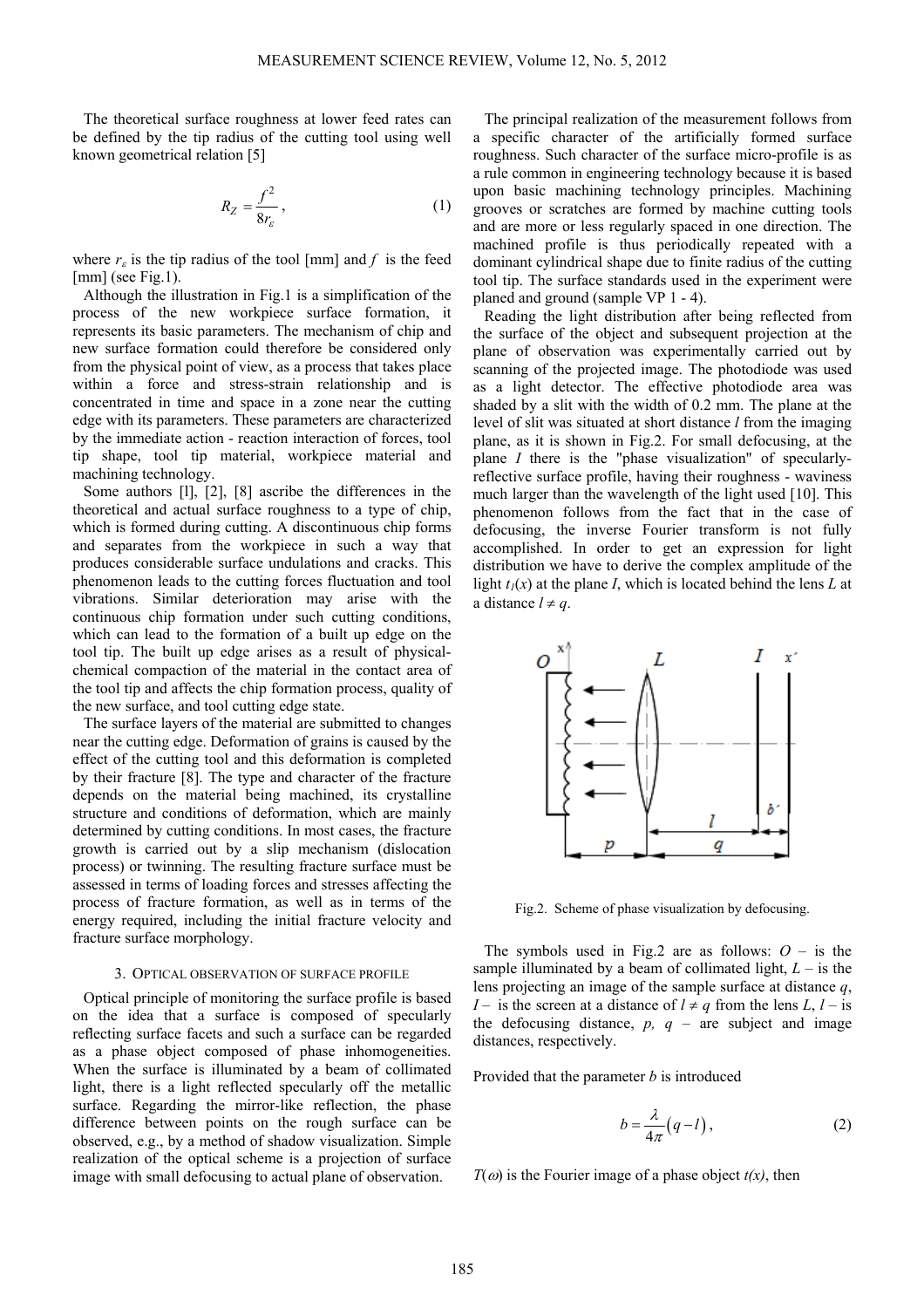$$
t_1(x) = \frac{1}{2\pi} \int T(\omega) \exp(i\omega x) \exp(i\omega^2) d\omega.
$$
 (3)

If *b* is sufficiently small, we can take only the first members of the development

$$
exp\left(iba^{2}\right) \approx l + ib\omega^{2}, \left( b\Omega^{2} << 1\right) \tag{4}
$$

where  $\Omega$  is the maximum spatial frequency at the image plane. Then,

$$
t_1(x) = \frac{1}{2\pi} \int T(\omega) \exp(i\omega x) \left[ 1 + ib\omega^2 \right] d\omega =
$$
  
=  $t(x) + \frac{ib}{2\pi} \int T(\omega) \omega^2 \exp(i\omega x) d\omega,$  (5)

Taking into account one of the properties of the Fourier transform

$$
\int T(\omega)\omega^2 \exp(i\omega x) d\omega = -\frac{d^2t(x)}{dx^2},
$$
 (6)

the complex amplitude of the defocused image is as follows

$$
t_1(x) = t(x) - ib \frac{d^2 t(x)}{dx^2}.
$$
 (7)

For the mirror-like surface as a phase object it can be written

$$
t(x) = exp[i\phi(x)] \tag{8}
$$

and

$$
\frac{d^2t(x)}{dx^2} = exp\left[i\phi(x)\right] \left\{ i\frac{d^2\phi(x)}{dx^2} - \left(\frac{d\phi(x)}{dx}\right)^2 \right\},\qquad(9)
$$

or

$$
t_1(x) = t(x)\left\{1 + b\frac{d^2\phi(x)}{dx^2} - ib\left(\frac{d\phi(x)}{dx}\right)^2\right\}.
$$
 (10)

Finally, the intensity distribution in the plane of the defocused image of the object is

$$
I(x) = |t_1(x)|^2 \approx 1 + 2b \frac{d^2 \phi(x)}{dx^2}.
$$
 (11)

Eq.(11) shows that at relatively small defocusing, the intensity distribution can be interpreted as a visualization of the second derivative of the surface profile. As known, the function of the second derivative is directly proportional to the radius of curvature of the specularly reflecting surface. A magnitude and sign of the image intensity distribution are given by the coefficient *b*. The value *b* depends on the defocusing distance *l* and the wavelength of light.

# 4. EXPERIMENTAL MEASUREMENT AND RESULTS

The measuring system based on scanning of the surface image for detection of surface artificial roughness of the surface profile is schematically shown in Fig.3. A collimated laser beam  $(\phi = 3.0 \text{ mm})$  impinges the measured sample surface, which is moving approximately perpendicularly to the direction of grooves on the observed surface by a defined speed of  $1.05 \text{ m} \text{ s}^{-1}$ . The incident beam is reflected from the uneven surface towards the objective according to the law of reflection and passes through a slit located in the vicinity of the image plane. The light intensity distribution is detected by a photodetector. Scanning is carried out by the movement of the sample. The optical signal observed is then converted into an electrical one and amplified. Thus, the time dependent oscillating variable of the intensity presents the value that is proportional to the intensity distribution. The electrical signal is recorded by a digital oscilloscope and transmitted into a PC. Post processing of spectral decomposition is obtained by Fast Fourier Transform (FFT) software. The frequency spectra can be converted into a spatial frequency spectrum for known speed of the sample, or to lateral dimensions (periodicity) of the surface roughness.



Fig.3. Scheme of the measurement system.

In the experiment Nd: YAG laser with a wavelength of 532 nm and output power of about 50 mW has been used as an illumination source. The sample surface was illuminated by non-expanded beam with a diameter of about 3.0 mm and the image of the illuminated area of the surface was projected through the lens with an aperture of 1:1.4 and a focal length  $f = 85$  mm. The projected image was enlarged approximately up to 2.5 times in the plane of the slit of the photodetector. Measurements were carried out on 12 standard samples V1 - V12, which were included in the Czech standard set of samples VP1 - 4. A key value of pitch separating waviness (*s*) was determined in accordance with the measured frequency of sample surface. To compare the results, the samples were also measured in the laboratory by using a polarizing microscope Olympus BX60. The images recorded by three-chip Hitachi camera HV- C20 were evaluated by the image analysis software LUCIA G developed by Laboratory Imaging.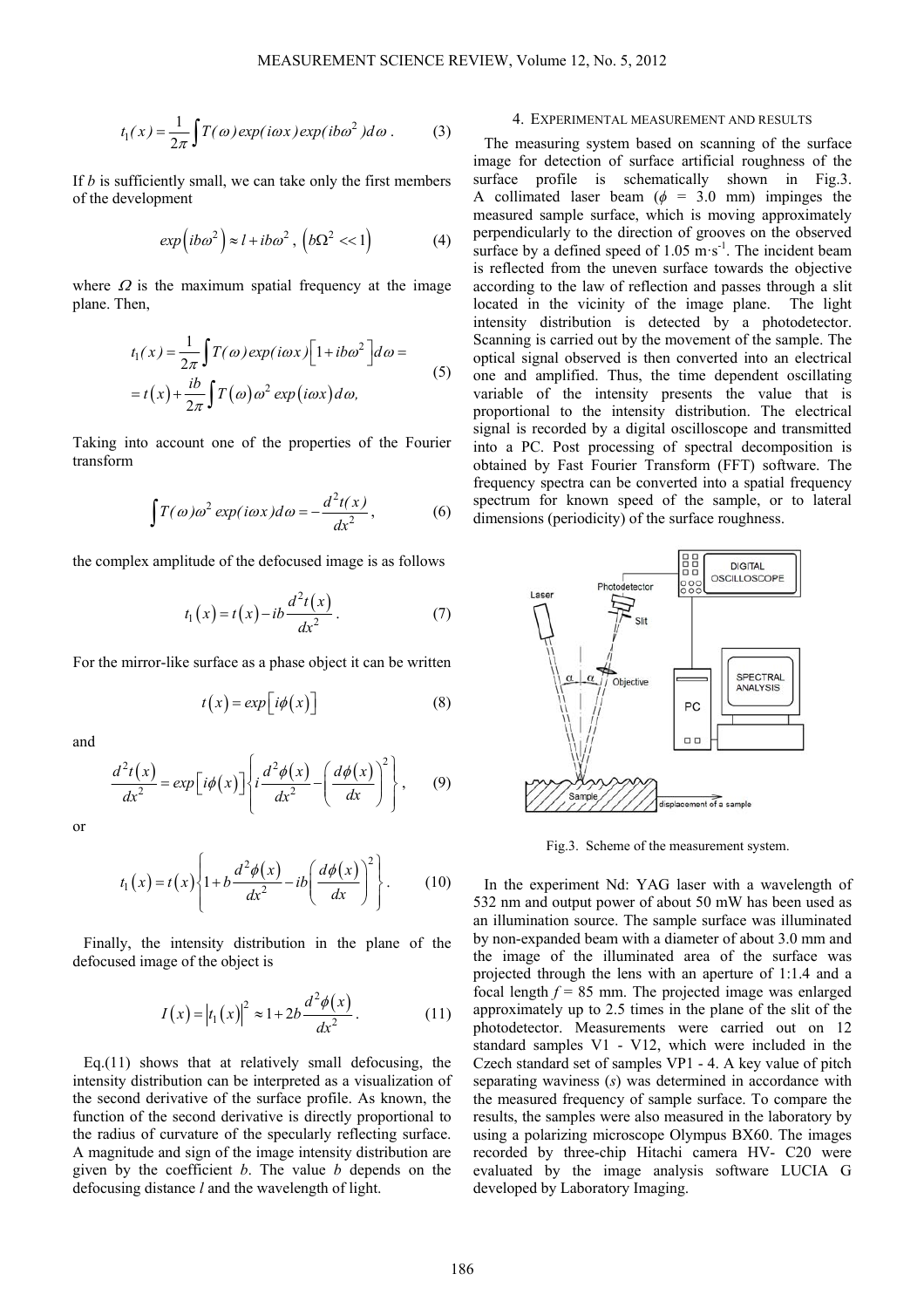The example of one of the surface images is shown in Fig.4. In Fig.5 there is a typical oscillating time dependence of the signal recorded by the photodetector. The corresponding frequency spectrum is demonstrated in Fig.6. Fig.7 shows the correlation graph. To confront the values determined by experimental evaluation with those of standards, in Table 1 there are listed columns of mutual matching. As it can be seen from the values of the table, as well as from the graphical representation of Fig.7, there is good coincidence between the standard values *Ra* (column  $\overline{3}$ ) and the values of  $Ra$ <sub>v</sub> evaluated from results of the measurements (column 6). Moreover, close correlation is also shown between the values of parameter S (column 9) obtained by observations using polarizing microscope and the parameter  $Ra_t$  (column 7). Parameter  $Ra_t$  was calculated according to the surface roughness predicting equation (1) commonly used in mechanical machining [5] and the parameter R according to the microscopic data (column 10).



Fig.4. Machined surface produced by planning V9.



Fig.5. Time record of the optically scanned signal of the intensity of light reflected off the sample surface V9.



Fig.6. Frequency spectrum of the optical signal reflected off the sample surface V9.

Tab.1. Measurement results and their comparison with the values of standards.

| 1              | 2           | 3    | 4     | 5    | 6      | 7               | 8      | 9     | 10           |
|----------------|-------------|------|-------|------|--------|-----------------|--------|-------|--------------|
| no. SA.        | Technology  | Ra   | fr    | s    | $Ra_v$ | Ra <sub>t</sub> | fkontr | S     | R            |
|                |             | [µm] | [kHz] | [mm] | [µm]   | [µm]            | [kHz]  | [mm]  | ${\rm [µm]}$ |
| V <sub>1</sub> | <b>FCGR</b> | 0.1  | 6.67  | 0.16 | 0.50   | 0.31            | 33.6   | 0.024 | 0.08         |
| V2             | <b>FCGR</b> | 0.2  | 16.67 | 0.06 | 0.20   | 0.19            | 16.8   | 0.159 | 0.51         |
| V <sub>3</sub> | <b>FCGR</b> | 0.4  | 7.92  | 0.14 | 0.45   | 0.41            | 8.4    | 0.375 | 1.20         |
| V <sub>4</sub> | <b>FCGR</b> | 0.8  | 4.58  | 0.23 | 0.73   | 0.78            | 4.2    | 0.492 | 1.57         |
| V <sub>5</sub> | <b>FCGR</b> | 1.6  | 1.83  | 0.57 | 1.82   | 1.72            | 2.1    | 0.331 | 1.06         |
| V <sub>6</sub> | PL SC       | 1.6  | 6.5   | 0.16 | 3.20   | 2.71            | 13.1   | 0.123 | 2.46         |
| V <sub>7</sub> | PL HS       | 6.3  | 3.33  | 0.32 | 6.40   | 6.70            | 3.33   | 0.372 | 7.44         |
| V8             | PL SC       | 12.5 | 1.63  | 0.64 | 12.88  | 13.12           | 1.68   | 0.632 | 12.46        |
| V9             | PL SC       | 25   | 0.79  | 1.33 | 26.53  | 26.45           | 0.83   | 0.863 | 17.26        |
| V10            | <b>FCGR</b> | 1.6  | 2.00  | 0.53 | 1.68   | 1.78            | 2.1    | 0.628 | 2.01         |
| V11            | PL HS       | 6.3  | 3.25  | 0.32 | 6.46   | 6.70            | 3.33   | 0.372 | 7.64         |
| V12            | PL SC       | 12.5 | 1.67  | 0.63 | 12.60  | 13.72           | 1.68   | 0.632 | 12.46        |



Fig.7. Dependence of the standard surface roughness *Ra* and the calculated surface roughness  $R_{at}$  at a certain pitch *s* of adjacent traces left behind the machine tool.

When plotted as a control chart, the functional dependences of *Ra* (*s*) were obtained for two different mechanical surface treatment technologies used at the process of fabrication of etalon samples. The samples V1 to V5 and the sample V10 were machined by face crosswise grinding (FCGR) and the rest was machined by planning (PL). The method has been approved reliable and sensitive enough to acquire the qualitative differences of surface finishing methods being used on standard samples. For the quantitative determination of the measured parameters, there were found the linear correlation functions of the form